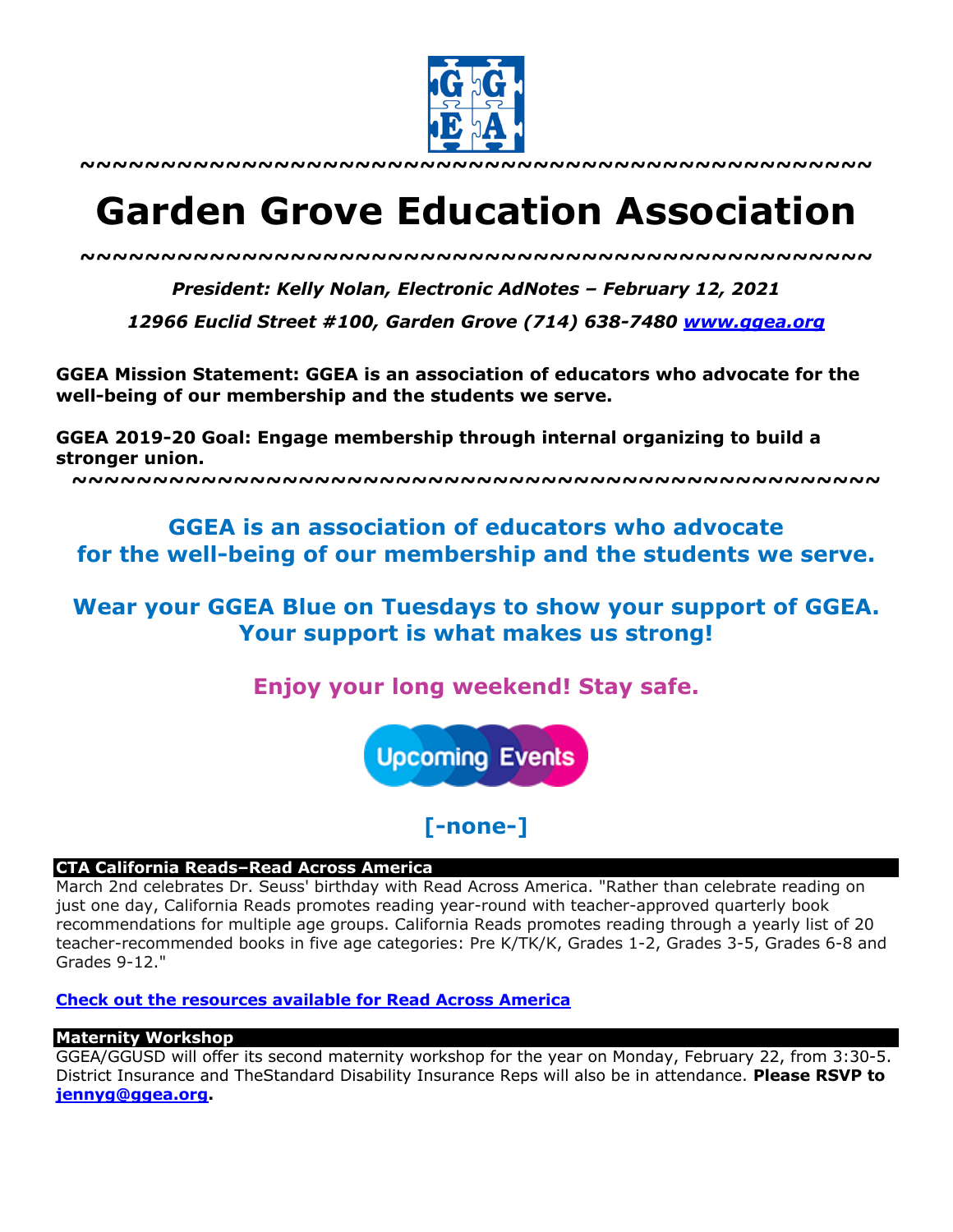#### **Early Retirement Plan**

Relaying the district message. You'll need to copy and paste the links.

Interested in the SERP (Retirement Incentive)? If so, please read the following important information regarding the retirement incentive.

On behalf of the District, Keenan Financial Services is the Contract Administrator. Keenan Financial Services will provide group orientation meetings plus individual counseling sessions. Attendance at these meetings is strongly encouraged. The meetings are designed to provide an overview of the Plan and to answer your questions.

The group meetings are educational seminars designed to provide an overview of the SERP Plan and an open forum to answer any questions. At this meeting, the District will provide information on your retiree health benefits and CalSTRS will conclude with a presentation on retirement benefits for the Faculty. Please attend one of the meetings below based on your applicable retirement system.

Please plan to attend one of the following group meetings presented by Keenan & Associates:

#### **DATE 02/17/2021 & 02/18/2021 at 3:30 pm – 5:30 pm**

All Group meetings will be held on Zoom: **Click this link**

Or go to **zoom.com** and enter in the ID and password below:

- Meeting ID: 991 871 7048
- Passcode: serp Call in: (669) 900-6833
- Dial in code: 072173

**INDIVIDUAL COUNSELING** will be held via Zoom or Telephone The individual counseling meetings are 45-minute one-on-one sessions to discuss any additional questions that you may have about the plan or the enrollment process in a private setting. The enrollment counselor will provide you with an individual estimate of your SERP benefits along with the SERP enrollment packet. It is recommended that you bring any person, who might be instrumental in your decision-making process, to the individual counseling meeting.

SCHEDULE YOUR APPOINTMENT at: **https://ggusdserp.appointy.com/**

DATE, TIMES & LOCATION

February 22 – 26, 2021 Monday – Friday 2:30 pm – 7:00 pm Virtual Zoom links will be provided by the SERP Counselor 1 day prior to your appointment.

Because the SERP is a voluntary plan, attending an informational group meeting and an individual counseling session does not obligate you to participate in the plan. If you meet the eligibility guidelines noted above, please plan to attend the group meeting to receive important information about this unique opportunity.

If you have any questions regarding Zoom, DocuSign or Appointy, please email us at **KFSTechSupport@Keenan.com** or contact Keenan Financial Services at (800) 444-9995, ext. 3671.

#### **GGEA Scholarships**

GGEA offers seven (7) scholarships to graduating seniors which are provided from the dues of GGEA members. They are offered in the following areas:

- Garden Grove Unified School District Graduating Seniors (4),
- Graduating Seniors of a Garden Grove Education Association (GGEA) member (2), and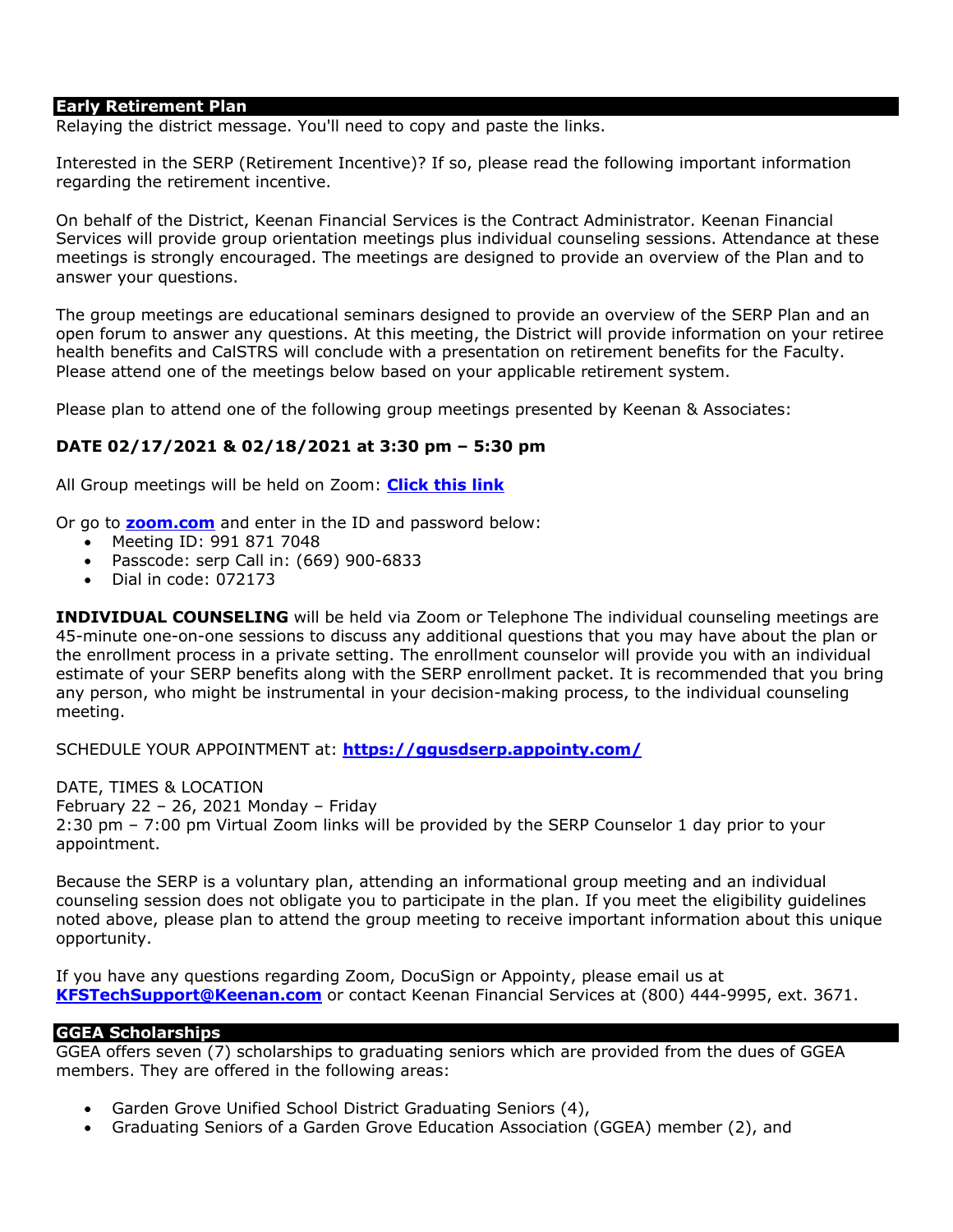• the Arlene Pavey Scholarship also offered to a graduating Senior of a Garden Grove Education Association (GGEA) member that will be pursuing a career in education.

#### *Please note there are deadlines in applying*

#### **Helpful Tax Information**

Remember, ask your tax advisor if your professional association dues are tax deductible. Click on the link for your GGEA/CTA?NEA dues for the 2020 tax year.

#### **https://files.constantcontact.com/ea1a5c0d001/2b4023dd-1dc5-4029-85e2- 59974d18d34c.png**

#### **Black History Month**

February 1st marks the start to Black History Month. To help you integrate Black History Month into your classroom, NEA offers a selection of lesson plans that cover a variety of subjects that can be adapted to fit multiple grade levels.

• **https://www.nea.org/professional-excellence/student-engagement/tools-tips/blackhistory-month-lessons-resources**

CTA offers many resources as well.

- **https://www.cta.org/our-advocacy/social-justice/black-lives-matter**
- **https://www.cta.org/black-history-month**

#### **Poster Contest**

This was in an earlier AdNote this year. Orange Service Center Council's (OSCC) Equity Team is conducting its poster contest once again. All K-12 students are encouraged to submit their artwork around the themes of Ethnic Minority Issues, LGBTQ+ Issues, Women Issues, or People with Disabilities Issues. Posters are due April 2, 2021. For more information click on the link below.

#### **https://files.constantcontact.com/ea1a5c0d001/187d2c16-332a-4c2e-91d8- 430f5760caef.png**

#### **Electronic Voting Coming to GGEA**

The office staff and I met today with our R&E Chair Willie Burghard to go over the internal logistics of setting up voting.

Voting will be conducted using our personal emails that we have on the GGEA data base. These emails will not be used for any other purpose besides GGEA communications and chapter voting.

In order to have a successful election process, it is imperative that we have your correct email address. Some of you will require mail ballots and we will need your correct mailing address.

**Please email jennyg@ggea.org or membership@ggea.org if your personal email and/or mailing address has changed.**

As we get more information on how electronic voting will work, we will let you know.

#### **CTA Virtual Conferences in February**

I will continue to update as future conference dates approach. **Please RSVP to jennyg@ggea.org** if you are registering for these conferences.

**University Credits and Professional Development hours can be acquired at these conferences**. **CTA will be paying for university credits.** *However, you will need to follow district guidelines for approval.*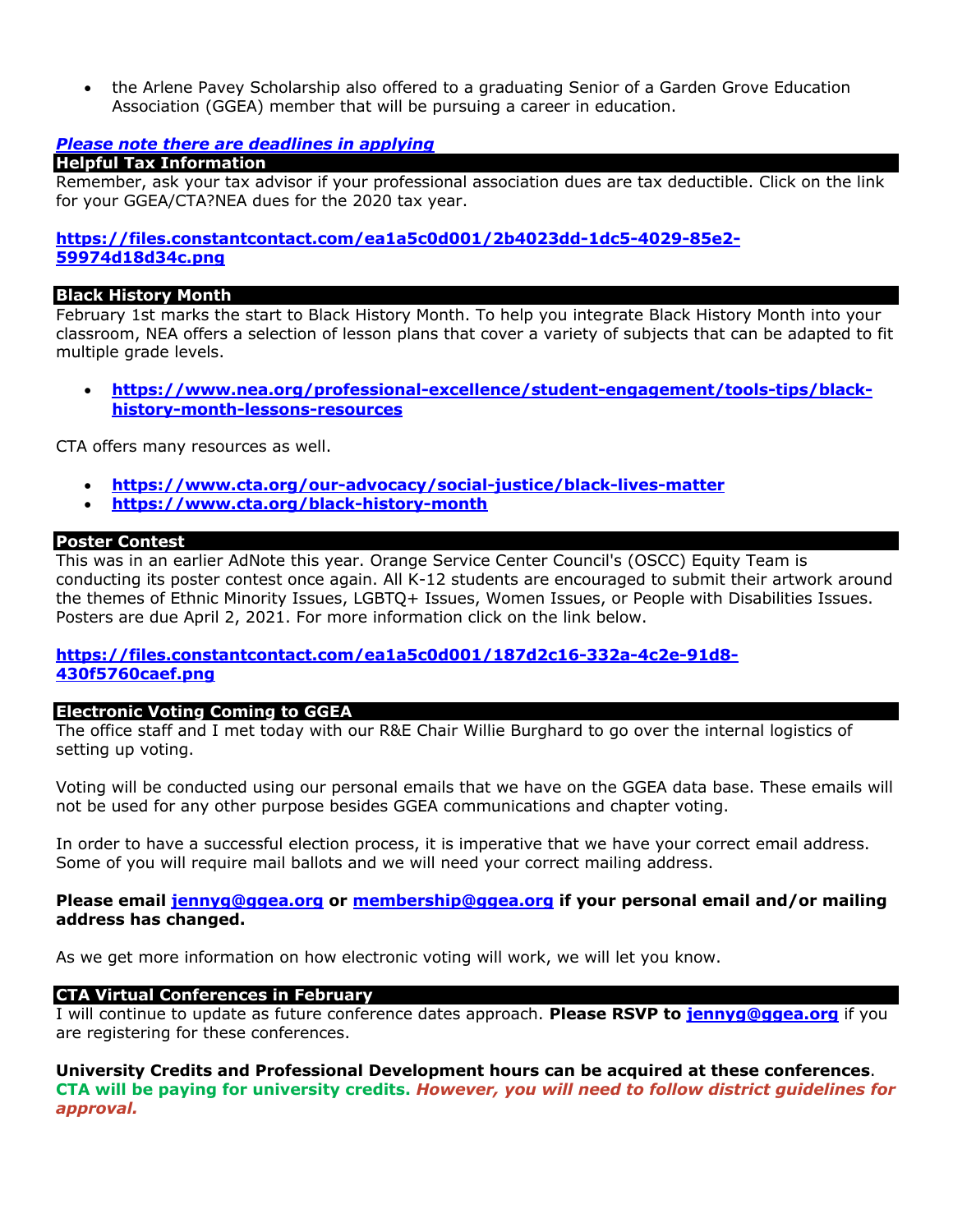#### **February 18-21 CTA New Educator Weekend (NEW)**

This conference is for new CTA members. The conference is for educators in their first three years in the profession. The New Educator Weekend has everything that educators need to be successful in their first years of teaching with sessions and electives concentrating on:

- Online Classroom Management Creating a Productive and Inspiring Learning Environment
- Best Practices for Distance Learning
- Technology Tips and Tricks
- Navigating IEP's and Special Education Areas in the Virtual World
- What I Wish I Knew My First Years of Teaching
- Working with Colleagues, Administration and Parents
- Common Core, State Standards, Assessments and Pedagogy
- Teaching is a Career
- Student Loan Forgiveness Programs for Educators
- Resources and Programs from CTA Available to Members

#### **February 24-27 CTA Equity & Human Rights Conference**

Along with dynamic speakers, this conference's interactive sessions will provide you with a greater understanding of the issues of diversity and the issues of equity and social justice.

The theme for 2021 will be Truth, Healing, Action. The workshop sessions will cover those topics through the lens of the following categories:

A. Socio-Economic Justice

- B. Equity in Special Education
- C. Equity Lens in Schools
- D. Racial Justice
- E. LGBTQ+ Movement

Please go to **https://www.cta.org/conferences** where you can review session descriptions. If you are interested in attending you will need to register. Please let the GGEA office know if you are attending any of the above mentioned conferences.

#### **Working Wardrobes**

The Orange Service Center Council's Equity Human Rights Team has teamed up with Working Wardrobes for a donation drive from December 2 - February 28, 2021. Click on the link below to learn about the three ways to donate.

#### **https://files.constantcontact.com/ea1a5c0d001/2bd9055a-0893-4ede-a875 da4f94db5386.png**

**REMINDERS:**

#### **Attorney Consultation Available**

The opportunity to speak with an attorney for 30 minutes on non-work related issues has resumed. Please call the GGEA office for more information.

#### **Join the GGEA Facebook Page** - **Connect with other members!**

Search for "Garden Grove Education Association" and ask to join the group. Allow our admin 24-48 hours to accept your request. If you are concerned about privacy, please make sure your own Facebook page has privacy settings adjusted before joining GGEA Facebook. Here you can read education articles, see GGEA activities, and share your ideas.

**~~~~~~~~~~~~~~~~~~~~~~~~~~~~~~~~~~~~~~~~~~~~~~~~~~~~~~~~~~~~~~**

#### *Together Everyone Achieves More*

**~~~~~~~~~~~~~~~~~~~~~~~~~~~~~~~~~~~~~~~~~~~~~~~~~~~~~~~~~~~~~~**

#### **Contact Information**

GGEA President: Kelly Nolan phone: 714-638-7480